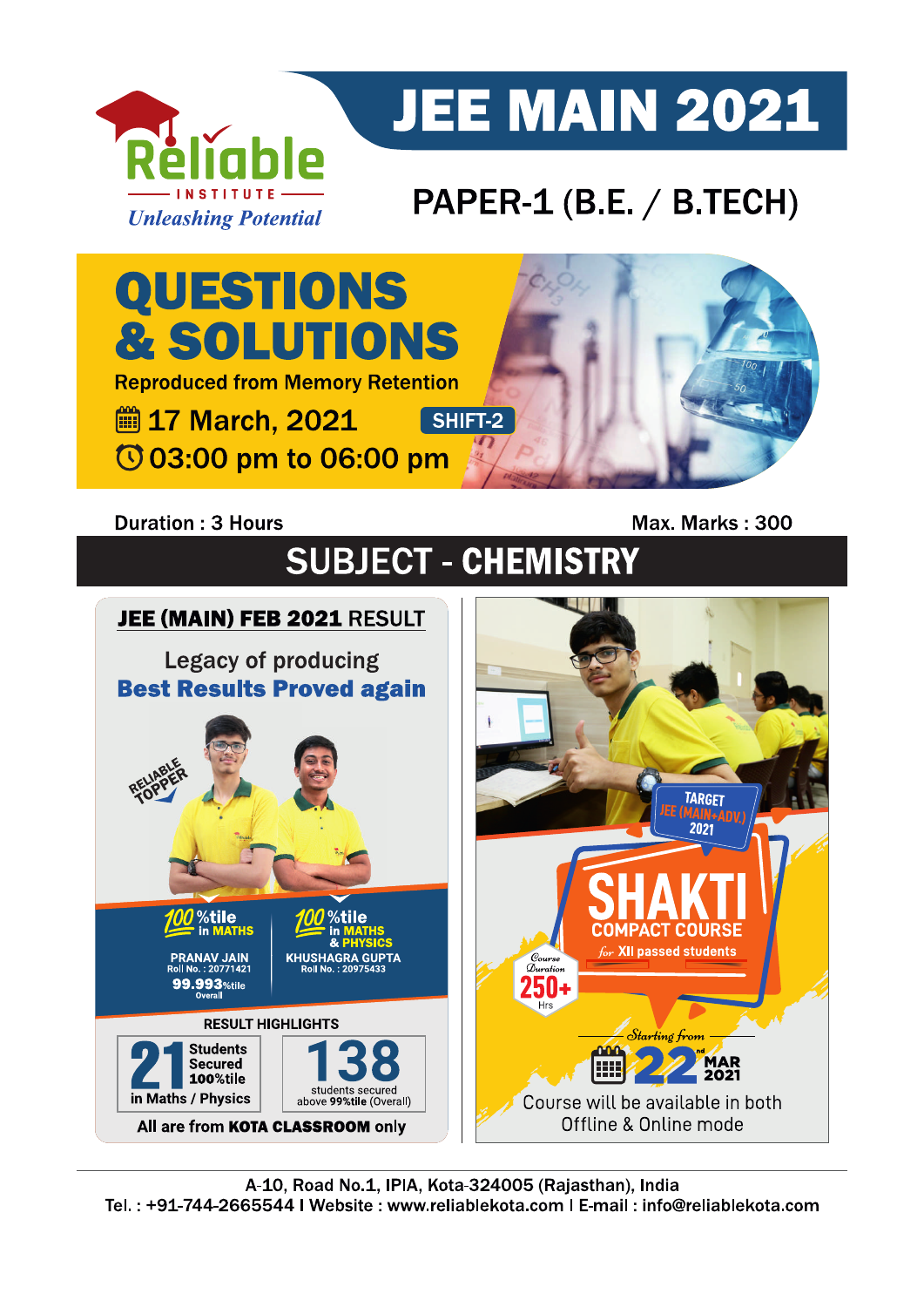

N

### **CHEMISTRY**

| 1.   | Match the followings-                                                                                 |                           |
|------|-------------------------------------------------------------------------------------------------------|---------------------------|
|      | (A) Artificial sweetner                                                                               | (i) Sodium benzoate       |
|      | (B) Antiseptic                                                                                        | (ii) Bithional            |
|      | (C) Preservative                                                                                      | (iii) Sodium stearate     |
|      | (D) Glyceryl ester of stearic acid                                                                    | (iv) Sucralose            |
|      | $(1)$ (A) $\rightarrow$ (iv), (B) $\rightarrow$ (ii), (C) $\rightarrow$ (i), (D) $\rightarrow$ (iii)  |                           |
|      | $(2)$ (A) $\rightarrow$ (iii), (B) $\rightarrow$ (i), (C) $\rightarrow$ (ii), (D) $\rightarrow$ (iv)  |                           |
|      | (3) (A) $\rightarrow$ (i), (B) $\rightarrow$ (iii), (C) $\rightarrow$ (i), (D) $\rightarrow$ (iii)    |                           |
|      | (4) $(A) \rightarrow (i)$ , $(B) \rightarrow (iii)$ , $(C) \rightarrow (iii)$ , $(D) \rightarrow (i)$ |                           |
| Ans. | (1)                                                                                                   |                           |
|      |                                                                                                       |                           |
| 2.   | Kjeldahl method is applicable for                                                                     |                           |
|      | $(1)$ PhN $_{2}^{\oplus}$<br>$(2) Ph-NO2$                                                             | $(3) Ph-CH2-NH2$<br>(4)   |
| Ans. | (3)                                                                                                   |                           |
|      |                                                                                                       |                           |
| 3.   | $C_{12}H_{22}O_{11} + H_2O \xrightarrow{?} C_6H_{12}O_6 + C_6H_{12}O_6$<br>Glucose<br>Fructose        |                           |
|      | $C_6H_{12}O_6 \stackrel{?}{\longrightarrow} 2C_2H_5OH + 2CO_2$                                        |                           |
|      | Which of the following enzymes are used in above reactions respectively?                              |                           |
|      | (1) Amylase and Zymase                                                                                | (2) Invertase and Zymase  |
|      | (3) Zymase and Invertase                                                                              | (4) Amylase and Invertase |
| Ans. | (2)                                                                                                   |                           |
|      |                                                                                                       |                           |

- **4.** Fructose is an example of
	- (1) Pyranose (2) Aldohexose (3) Ketohexose (4) Pentose
- **Ans. (3)**

|     | Address: 'Reliable Institute', A-10 Road No.1, IPIA, Kota-324005 (Rajasthan), INDIA |  |
|-----|-------------------------------------------------------------------------------------|--|
| чењ | visit us at: www.reliablekota.com, Email: info@reliablekota.com                     |  |
|     | Call us: +91-744-2665544                                                            |  |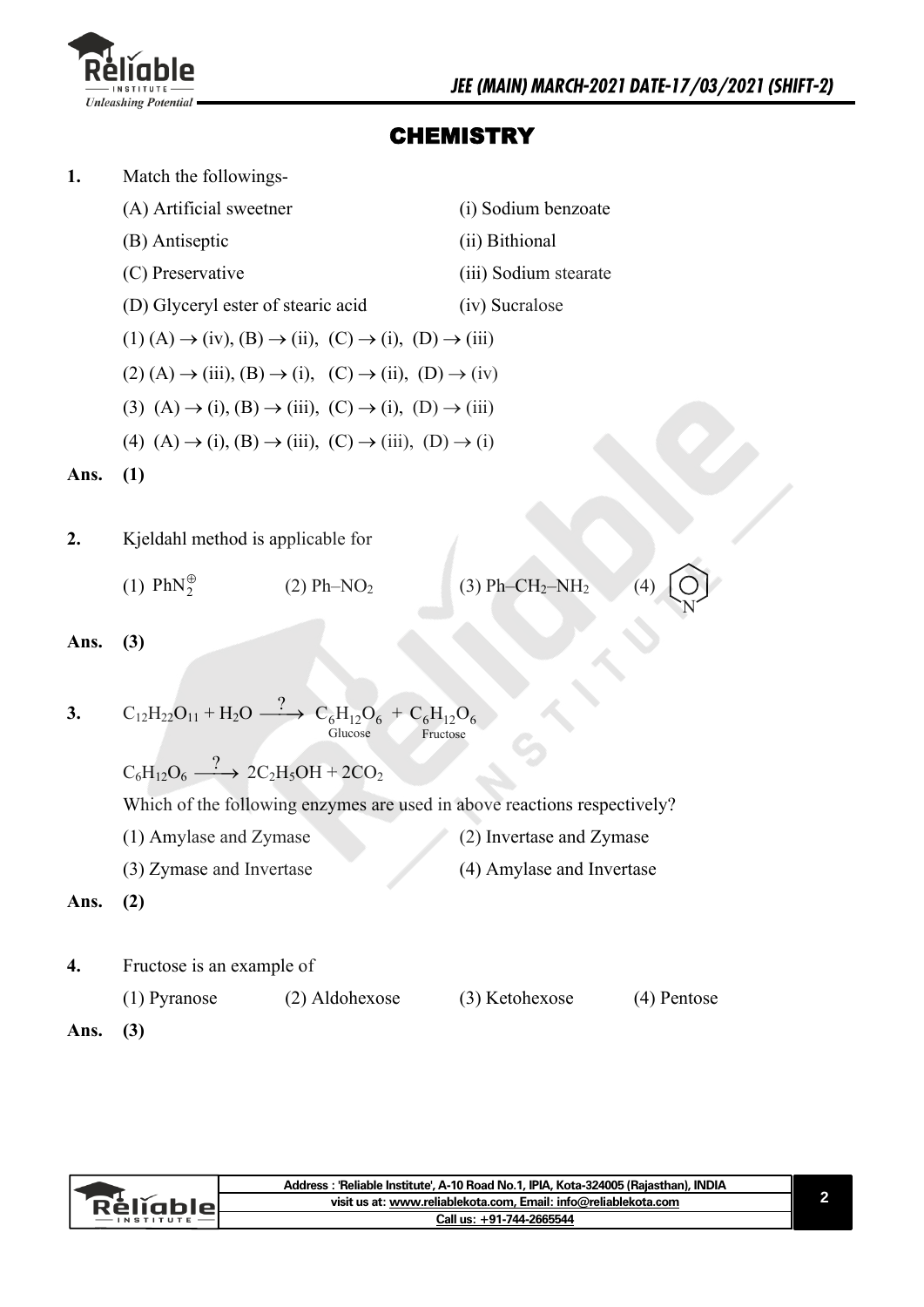

| 5.   | <b>Statement-1 :</b> 2–Methylbutane is oxidised by $KMnO_4$ to give 2–Methyl butan–2–ol. |                                  |
|------|------------------------------------------------------------------------------------------|----------------------------------|
|      | <b>Statement-2 :</b> An alkane is easily oxidised by $KMnO4$ .                           |                                  |
|      | (1) Both Statement-1 and Statement-2 are correct                                         |                                  |
|      | (2) Both Statement-1 and Statement-2 are false                                           |                                  |
|      | (3) Statement-1 is correct and Statement-2 is false                                      |                                  |
|      | (4) Statement-1 is false and Statement-2 is correct                                      |                                  |
| Ans. | (3)                                                                                      |                                  |
|      |                                                                                          |                                  |
| 6.   | 1°, 2° and 3° amines can be distinguish by-                                              |                                  |
|      | (1) Chloroform and KOH                                                                   | $(2) CS2$ with HgCl <sub>2</sub> |
|      | (3) Tosyl chloride                                                                       | $(4)$ HCl + ZnCl <sub>2</sub>    |
| Ans. | (3)                                                                                      |                                  |
|      |                                                                                          |                                  |
| 7.   | How many carbon-carbon $\sigma$ bonds are present in mesityl oxide ?                     |                                  |
| Ans. | (5)                                                                                      |                                  |
| Sol. | $CH_3^1C^2=CH^3C^4CH_3$<br>CH3                                                           |                                  |
| 8.   | HBr<br>$Br^{-}$ +<br>$\ddot{\oplus}$<br>(A)                                              | $Br^-$<br>(B)                    |

Correct statement about A & B is -

(1) A is more stable and formed with faster rate.

(2) B is more stable and formed with faster rate.

(3) A is less stable and formed with slow rate.

(4) B is less stable and formed with faster rate.

#### **Ans. (1)**

**9. Ans. (6)**  FeCl<sub>3</sub> is reacted with oxalic acid in presence of KOH. Find secondary valency of iron in product

**Sol.** 
$$
FeCl_3 + H_2C_2O_4 \xrightarrow{OH^-}
$$
  $[Fe(C_2O_4)_3]^{3-} + H_2O$ 

Secondary valency  $= 6$ 

|                 | Address: 'Reliable Institute', A-10 Road No.1, IPIA, Kota-324005 (Rajasthan), INDIA |  |
|-----------------|-------------------------------------------------------------------------------------|--|
| <b>Réliable</b> | visit us at: www.reliablekota.com, Email: info@reliablekota.com                     |  |
| $-$ INSTITUTE   | Call us: +91-744-2665544                                                            |  |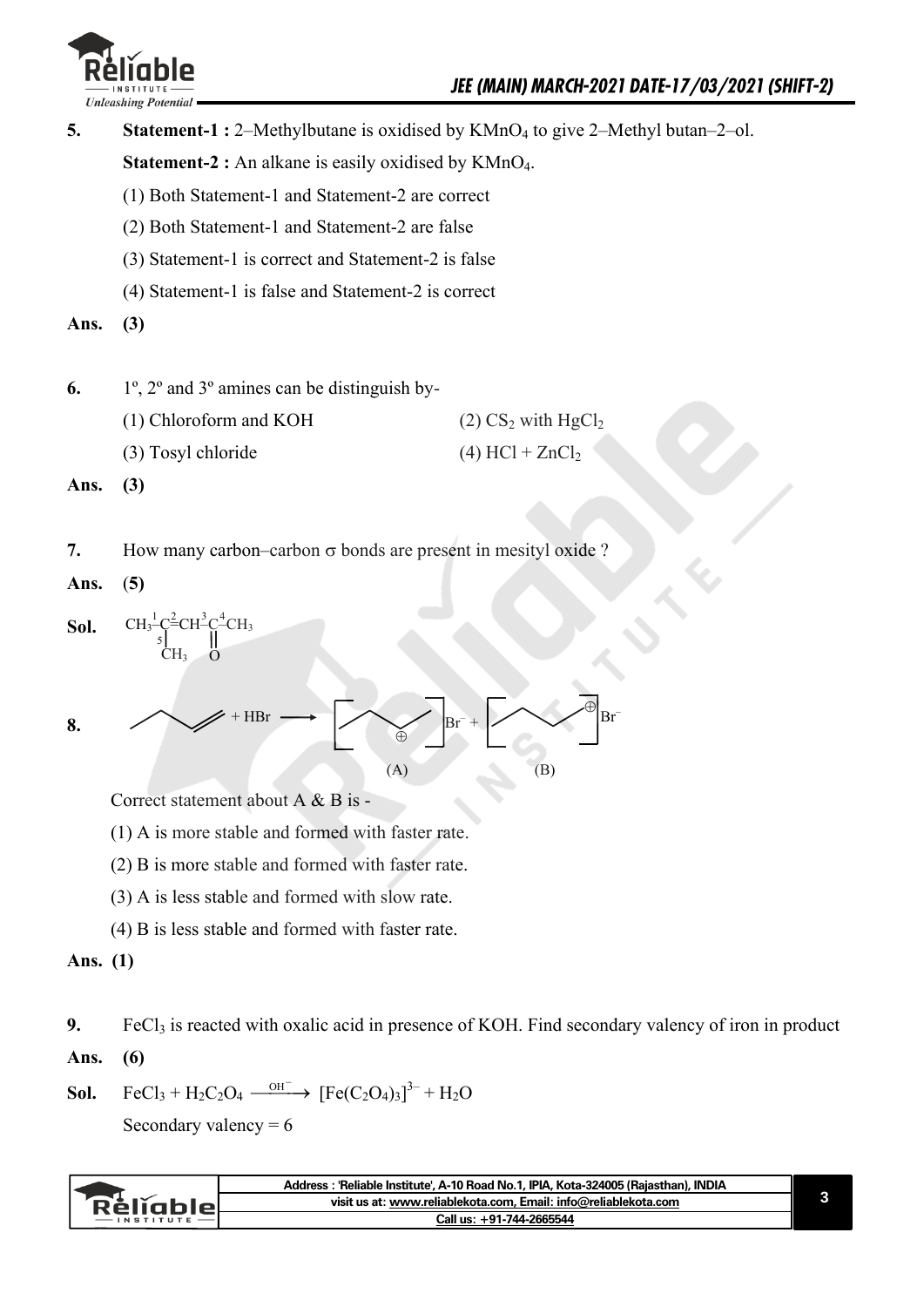

10.  $[A] + C_7H_7N_2ClO + CH_3-CH_2-OH \longrightarrow \text{Anisole} + B + C + N_2$ 



**11.** 140.5 g Benzoylchloride is reacted with excess of diphenylamine to give 210 g of N,N-diphenyl benzamide. Calculate percentage yield of the product.





|          | Address: 'Reliable Institute', A-10 Road No.1, IPIA, Kota-324005 (Rajasthan), INDIA |  |
|----------|-------------------------------------------------------------------------------------|--|
| Relighio | visit us at: www.reliablekota.com, Email: info@reliablekota.com                     |  |
|          | Call us: +91-744-2665544                                                            |  |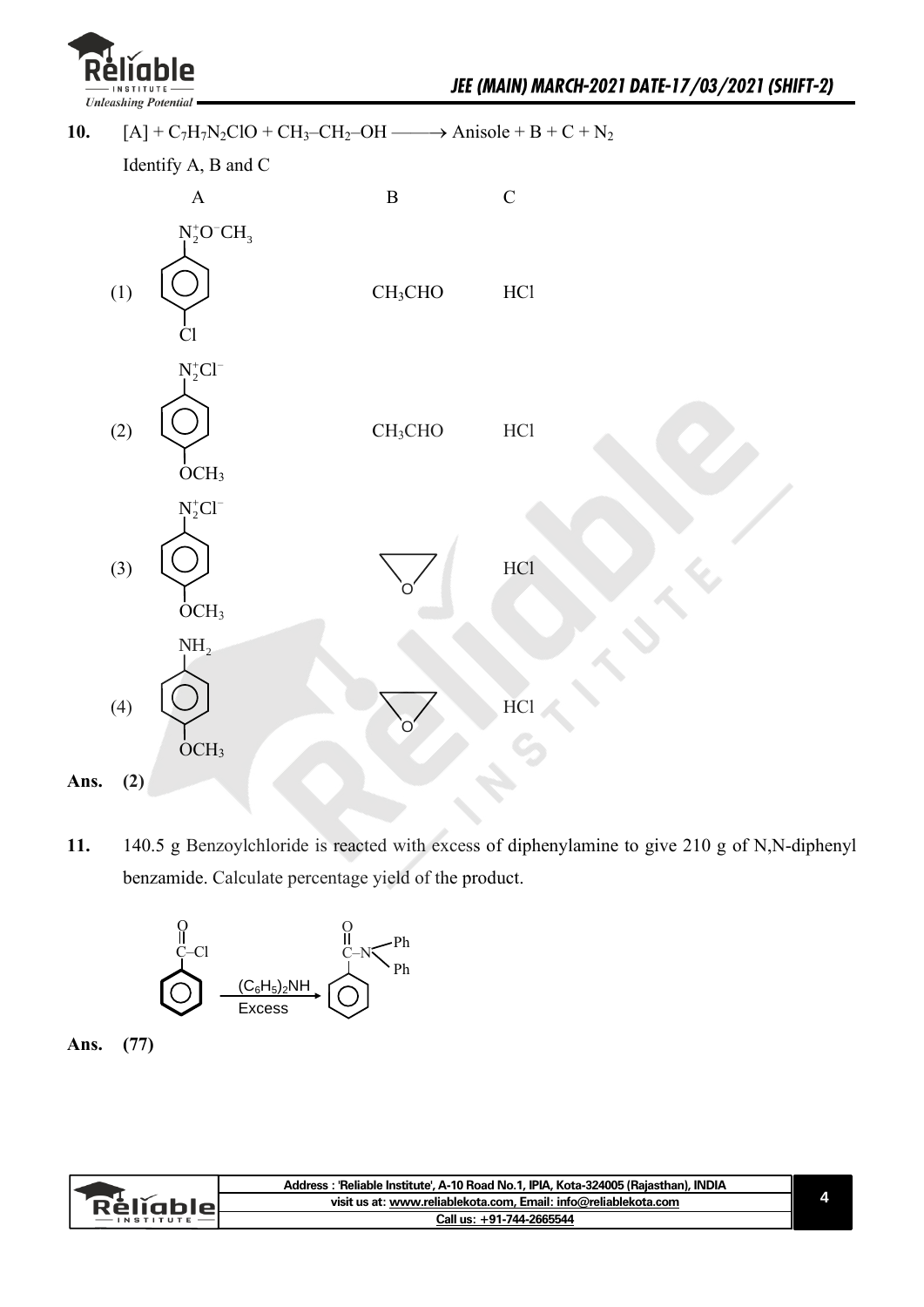

**Sol.** Moles of  $Ph - C - C$  $\Omega$ ||  $Ph - C - Cl = \frac{140.5}{140.5}$ 140.5  $= 1$  mol. Moles of  $Ph - C - N(Ph)$ <sub>2</sub> O || Ph  $-\ddot{C}$  – N(Ph)<sub>2</sub> that should be obtained by mol-mol analysis = 1 mol Theoretical mass of product =  $1 \times 273g$ Observed mass of product  $= 210$  g Percentage yield of product  $=$   $\frac{W_{\text{experimental}}}{\sqrt{2}}$ theoretical W W  $\times 100 = \frac{210}{278}$ 273  $\times 100 = 76.9\%$ Ans. 77

**12.** Element with atomic number 24 is expected to show following common oxidation states -

 $(1) +1$  to +6 (2) +1 & + 3 to +6  $(3) +3$  to  $+6$   $(4) +2$  to  $+6$ 

**Ans. (4)** 

- **13.** Match the column-
- (A)  $[Cu(NH_3)_4][CuCl_4]$  (P) Solvate isomerism (B)  $[Co(H<sub>2</sub>O)<sub>6</sub>]Cl<sub>3</sub>$  (Q) Coordination isomerism (C)  $[Co(NH<sub>3</sub>)<sub>3</sub>Cl<sub>3</sub>]$  (R) Optical isomerism (D)  $\text{Cis-}[\text{Co(en)}_2\text{Cl}_2]^+$  (S) Geometrical isomerism  $(1)$  A  $\rightarrow$  Q, B  $\rightarrow$  P, C  $\rightarrow$  S, D  $\rightarrow$  R  $(2)$  A  $\rightarrow$  P, B  $\rightarrow$  Q, C  $\rightarrow$  S, D  $\rightarrow$  R  $(3)$  A  $\rightarrow$  P, B  $\rightarrow$  Q, C  $\rightarrow$  R, D  $\rightarrow$  S  $(4)$  A  $\rightarrow$  S, B  $\rightarrow$  R, C  $\rightarrow$  P, D  $\rightarrow$  O **Ans. (1)**

**14.** Match the following ores with their chemical formula :

| (A) Bauxite                                                                      | $(P)$ Al <sub>2</sub> O <sub>3</sub> .xH <sub>2</sub> O |                                                                                  |
|----------------------------------------------------------------------------------|---------------------------------------------------------|----------------------------------------------------------------------------------|
| (B) Haematite                                                                    | $(Q)$ Fe <sub>2</sub> $O_3$                             |                                                                                  |
| (C) Magnetite                                                                    | (R) Fe <sub>3</sub> O <sub>4</sub>                      |                                                                                  |
| (D) Malachite                                                                    | $(S) CuCO3.Cu(OH)2$                                     |                                                                                  |
| $(1)$ A $\rightarrow$ P; B $\rightarrow$ Q; C $\rightarrow$ R; D $\rightarrow$ S |                                                         | $(2)$ A $\rightarrow$ S; B $\rightarrow$ R; C $\rightarrow$ Q; D $\rightarrow$ P |
| $(3)$ A $\rightarrow$ R; B $\rightarrow$ P; C $\rightarrow$ S; D $\rightarrow$ Q |                                                         | $(4)$ A $\rightarrow$ P; B $\rightarrow$ Q; C $\rightarrow$ S; D $\rightarrow$ R |
|                                                                                  |                                                         |                                                                                  |

**Ans. (1)** 

|           | Address: 'Reliable Institute', A-10 Road No.1, IPIA, Kota-324005 (Rajasthan), INDIA |
|-----------|-------------------------------------------------------------------------------------|
| Réliablel | visit us at: www.reliablekota.com. Email: info@reliablekota.com                     |
|           | Call us: +91-744-2665544                                                            |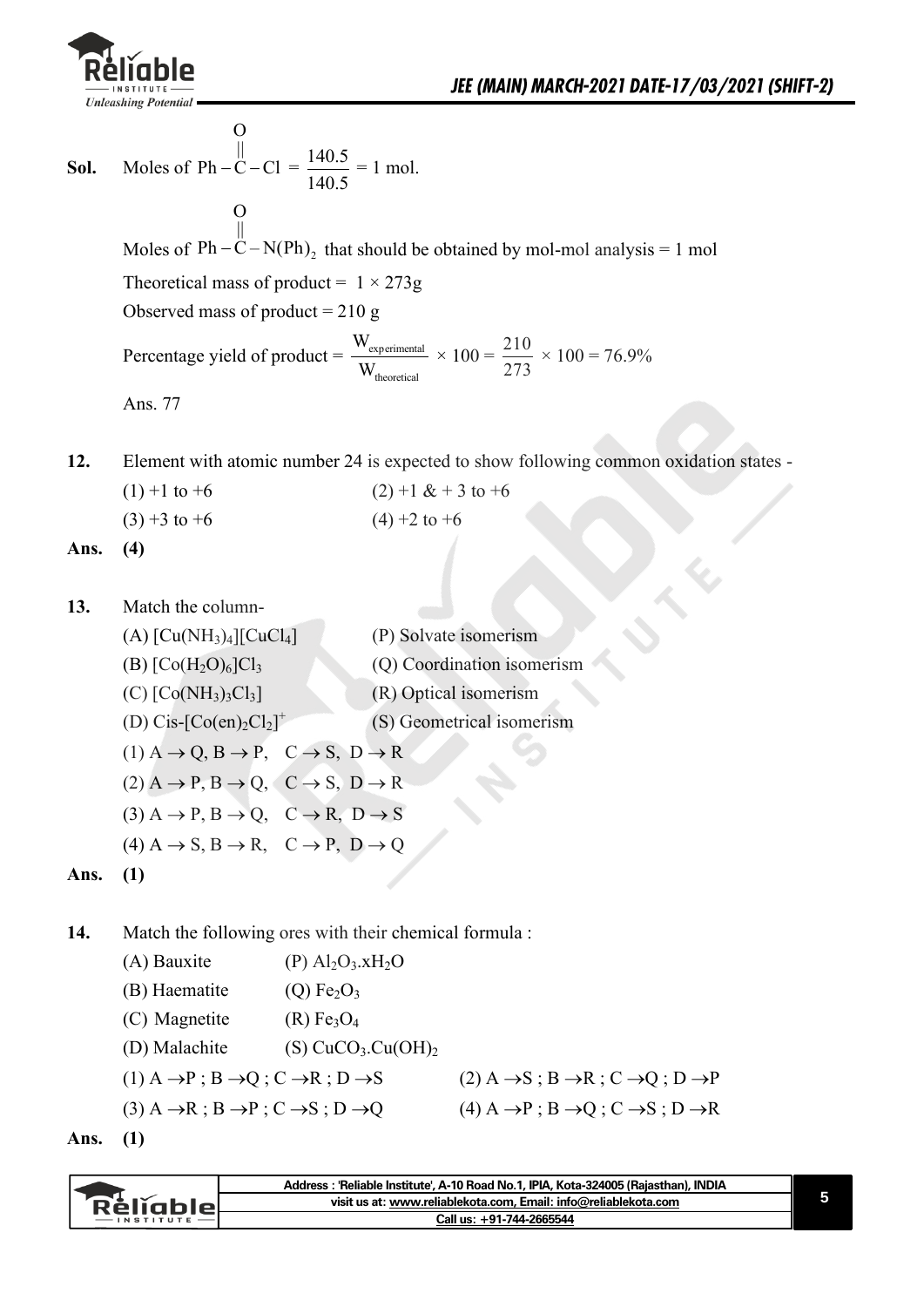

- **15.** For the reaction  $N_2O_4(g) \implies 2NO_2(g)$  $K_P = 600.1$  atm &  $K_C = 20.4$  mol/L at TK. Determine T if  $R = 0.083$  L atm/K-mol
- **Ans. (354)**
- **Sol.**  $K_P = K_C (RT)^1$  $600.1 = 20.4 (0.083T)$  $T \approx 354$  K
- **16.** 1 molal aqueous K<sub>4</sub>[Fe(CN)<sub>6</sub>] having  $\alpha$  = 0.4 has same boiling point as 18.1% by weight solution of non electrolyte A. Find molar mass of A.
- **Ans.** (**85)**
- **Sol.** Since B.P. is same  $\Rightarrow$  elevation in B.P. is also same for both solution

 $(\Delta T_B)_{K_4 [Fe(CN)_6]} = (\Delta T_B)_{A}$ 

 $\Rightarrow$  (ik<sub>b</sub>m)<sub>K<sub>4</sub>[Fe(CN)<sub>6</sub>]</sub> = (ik<sub>b</sub>m)<sub>A</sub>

$$
= (1 + 4\alpha) \times 1 = 1 \times \frac{(18.1) / M \times 1000}{(100 - 18.1)}
$$

$$
\Rightarrow 2.6 = \frac{(18.1)}{M} \times \frac{1000}{(81.9)} \Rightarrow M = 85
$$

**17.** Linear species is:

 $(1) N_3^-$ 

(2)  $NO_2$  (3)  $Cl_2O$  (4)  $O_3$ 

**Ans. (1)** 

**Sol.**   $N = N = N$ – + – sp (Linear)

- **18.** In which of the following process entropy of system is decreasing?
	- (A) Freezing of water at  $0^{\circ}$ C (B) Freezing of water at  $-10^{\circ}$ C (C) Adsorption of  $H_2$  on Pb (D) Dissolution of NaCl in  $H_2O$  $(E) N_2(g) + 3H_2(g) \rightarrow 2NH_3(g)$ (1) A, B, C, E (2) A, B, C, D (3) A, B, C, D, E (4) A, B
- **Ans. (1)**

**Sol.** (D) NaCl (s)  $\rightarrow$  Na<sup>+</sup> (aq) + Cl<sup>-</sup> (aq)  $\Delta S > 0$ 

Remaining  $(A)$ ,  $(B)$ ,  $(C)$  and  $(E)$  have negative entropy

|                  | Address : 'Reliable Institute', A-10 Road No.1, IPIA, Kota-324005 (Rajasthan), INDIA |  |
|------------------|--------------------------------------------------------------------------------------|--|
| <b>Rèliable</b>  | visit us at: www.reliablekota.com, Email: info@reliablekota.com                      |  |
| <b>INSTITUTE</b> | Call us: +91-744-2665544                                                             |  |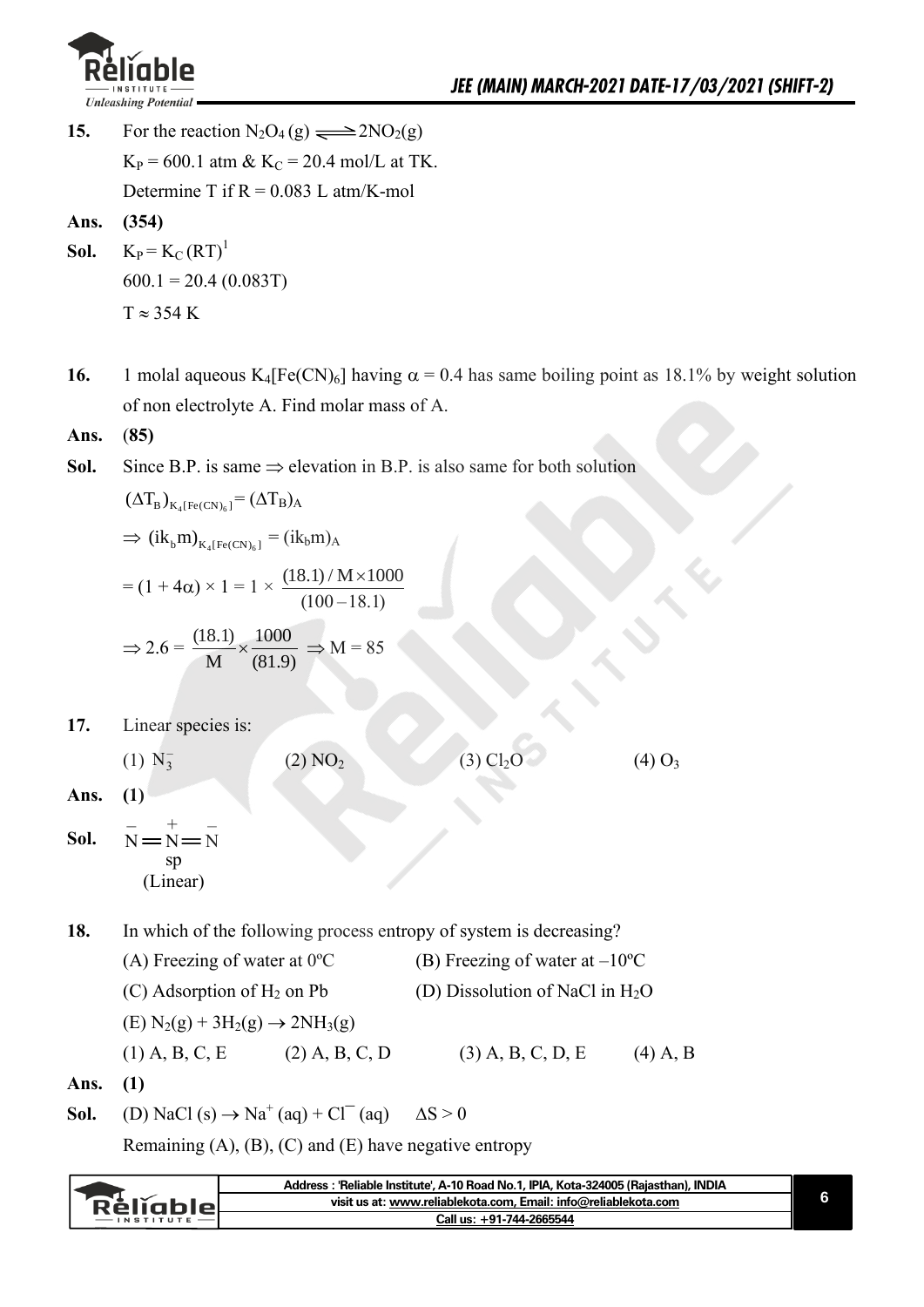

1

- **19.**  $2A + B_2 \rightarrow 2AB$  is an elementary reaction. If volume of container is reduced to  $\frac{1}{2}$ 3 rd. Determine ratio of rate final to initial.
- **Ans. (27)**
- **Sol.** For elementary reaction, Rate of reaction = K  $[A]^2$   $[B_2]$ Initial rate  $= K$  $\left(\frac{n_A}{v_0}\right)^2 \left(\frac{n_B}{v_0}\right)^2$  $n_A \mid n_B$ 0 / \  $\sqrt{0}$  $v_0 \downarrow \text{ } v$ Final rate  $= K$  $\begin{pmatrix} 1 \\ 0 \end{pmatrix}$  $\left| \frac{A}{V} \right| \left| \frac{B}{V} \right|$  $\frac{V_0}{V_0}$  |  $\frac{V_0}{V_0}$  | \ 3 丿 \ 3 丿 2  $A \mid \cdot \cdot$ <sup>11</sup>B  $0$  | |  $\sqrt{0}$  $n_{\rm A}$  | | n  $v_0$  | | v  $3$   $\sqrt{3}$  $= 27 K$  $\left(\frac{n_A}{v_0}\right)^2 \left(\frac{n_B}{v_0}\right)^2$  $A \mid \cdot \mid$   $\text{H}_B$  $0$  )  $\vee$   $^{\mathbf{v}}$  0  $n_A \mid n$  $v_0 \downarrow$   $\vee$  $\Rightarrow$  Final Rate Initial Rate  $=\frac{27}{1}$
- **20.** Spin only magnetic moment in ground state of iron is  $x \times 10^{-1}$ .  $(\sqrt{2} = 1.41, \sqrt{3} = 1.73)$

#### **Ans. (49)**

**Sol.** Fe –  $1s^2 2s^2 2p^6 3s^2 3p^6 3d^6 4s^2$ 

Number of unpaired electron  $=$  4

$$
N_{spin} = \sqrt{n(n+2)}
$$
  
= 
$$
\sqrt{4(4+2)}
$$
  
= 
$$
\sqrt{24}
$$
  
= 4.9  
= 49 × 10<sup>-1</sup>

- **21.** A conductivity cell when filled with NaCl solution is found to have conductivity 0.14  $\Omega^{-1}$ m<sup>-1</sup> and  $R = 4.09 \Omega$ . When HCl solution is filled in same conductivity cell, R is found to be 1.03  $\Omega$ . If conductivity of HCl solution is  $x \times 10^{-2}$  (in  $\Omega^{-1}$  m<sup>-1</sup>). Determine 'x'.
- **Ans.** (**56)**
- **Sol.** for NaCl solution

$$
R = \left(\frac{1}{K}\right) \left(\frac{\ell}{A}\right) \Rightarrow \frac{\ell}{A} = (R)(K) = (4.09)(0.14) \text{ m}^{-1}
$$

for HCl solution

$$
R = \left(\frac{1}{K}\right)\left(\frac{\ell}{A}\right) \Rightarrow K = \frac{\left(\frac{\ell}{A}\right)}{R} = \frac{(4.09)(0.14)}{1.03} = 56 \times 10^{-2}
$$

$$
x=56
$$

|                   | Address: 'Reliable Institute', A-10 Road No.1, IPIA, Kota-324005 (Rajasthan), INDIA |  |
|-------------------|-------------------------------------------------------------------------------------|--|
| <b>Réliable</b>   | visit us at: www.reliablekota.com, Email: info@reliablekota.com                     |  |
| $-$ INSTITUTE $-$ | Call us: +91-744-2665544                                                            |  |